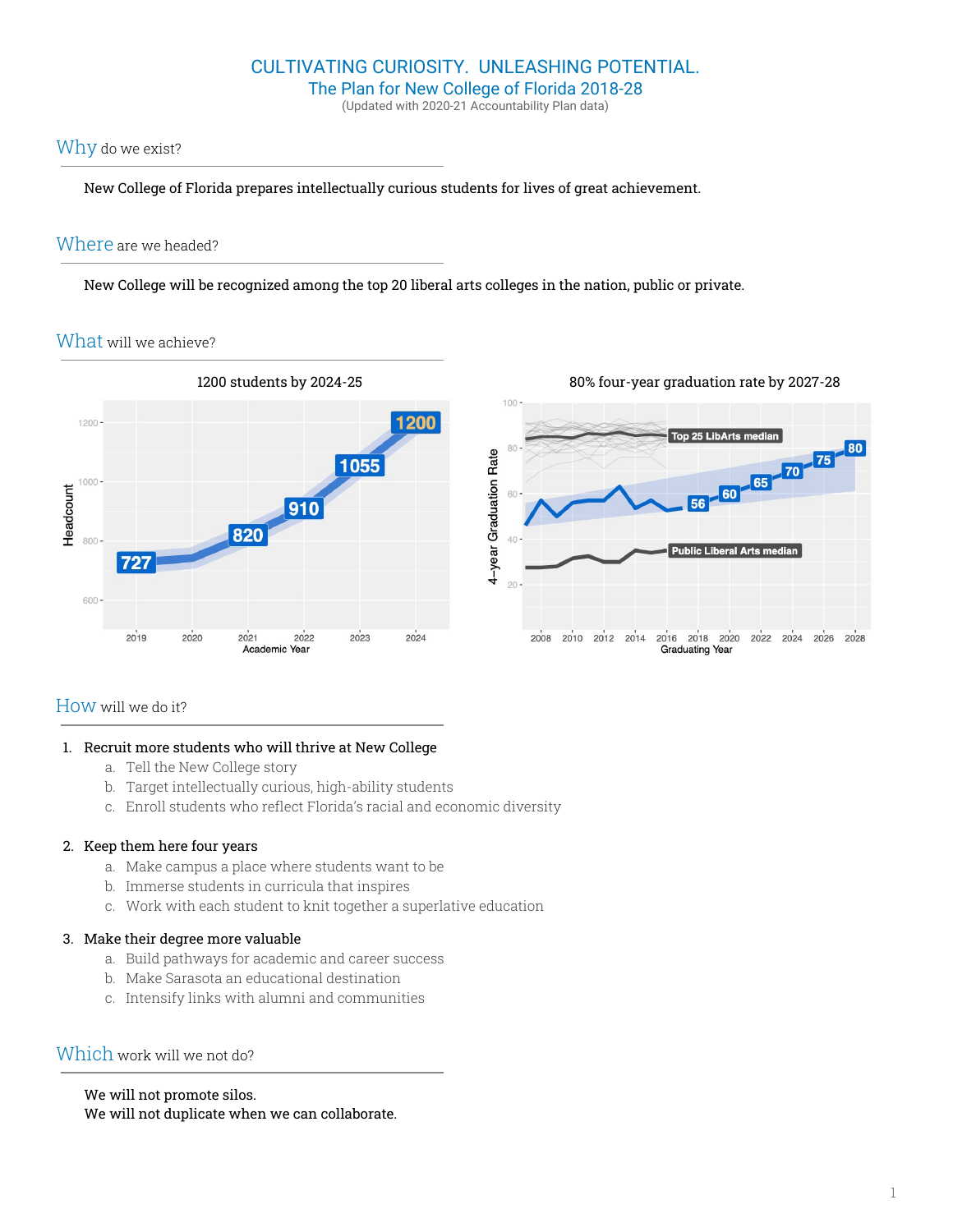# CULTIVATING CURIOSITY. UNLEASHING POTENTIAL. The Plan for New College of Florida 2018-28

(Updated with 2020-21 Accountability Plan data)

### Why do we exist?

New College of Florida prepares intellectually curious students for lives of great achievement.

#### Where are we headed?

New College will be recognized among the top 20 liberal arts colleges in the nation, public or private.

#### What will we achieve?



#### How will we do it?

#### 1. Recruit more students who will thrive at New College

- a. Tell the New College story
- b. Target intellectually curious, high-ability students
- c. Enroll students who reflect Florida's racial and economic diversity

#### 2. Keep them here four years

- a. Make campus a place where students want to be
- b. Immerse students in curricula that inspires
- c. Work with each student to knit together a superlative education

#### 3. Make their degree more valuable

- a. Build pathways for academic and career success
- b. Make Sarasota an educational destination
- c. Intensify links with alumni and communities

## Which work will we not do?

We will not promote silos. We will not duplicate when we can collaborate.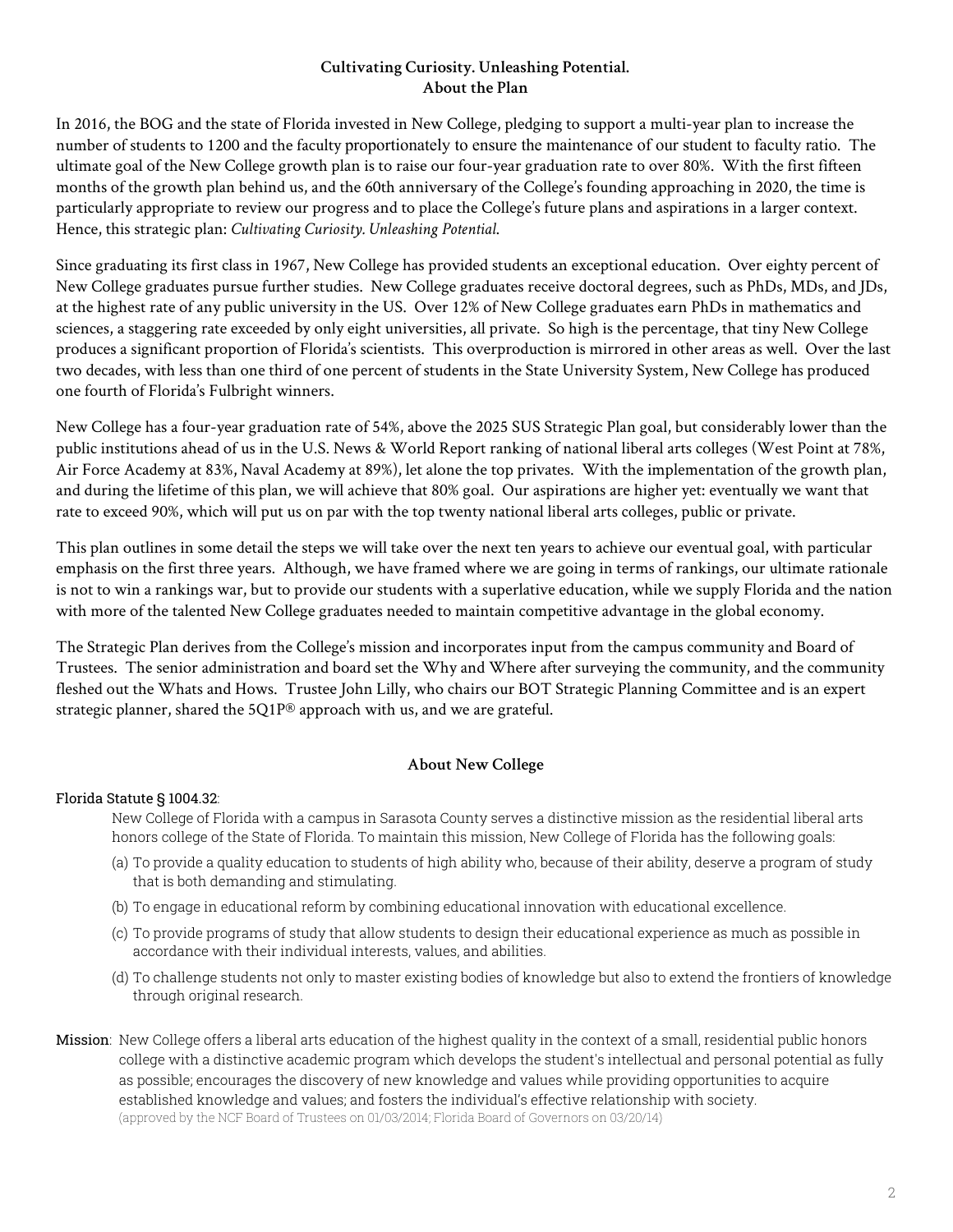### **Cultivating Curiosity. Unleashing Potential. About the Plan**

In 2016, the BOG and the state of Florida invested in New College, pledging to support a multi-year plan to increase the number of students to 1200 and the faculty proportionately to ensure the maintenance of our student to faculty ratio. The ultimate goal of the New College growth plan is to raise our four-year graduation rate to over 80%. With the first fifteen months of the growth plan behind us, and the 60th anniversary of the College's founding approaching in 2020, the time is particularly appropriate to review our progress and to place the College's future plans and aspirations in a larger context. Hence, this strategic plan: *Cultivating Curiosity. Unleashing Potential*.

Since graduating its first class in 1967, New College has provided students an exceptional education. Over eighty percent of New College graduates pursue further studies. New College graduates receive doctoral degrees, such as PhDs, MDs, and JDs, at the highest rate of any public university in the US. Over 12% of New College graduates earn PhDs in mathematics and sciences, a staggering rate exceeded by only eight universities, all private. So high is the percentage, that tiny New College produces a significant proportion of Florida's scientists. This overproduction is mirrored in other areas as well. Over the last two decades, with less than one third of one percent of students in the State University System, New College has produced one fourth of Florida's Fulbright winners.

New College has a four-year graduation rate of 54%, above the 2025 SUS Strategic Plan goal, but considerably lower than the public institutions ahead of us in the U.S. News & World Report ranking of national liberal arts colleges (West Point at 78%, Air Force Academy at 83%, Naval Academy at 89%), let alone the top privates. With the implementation of the growth plan, and during the lifetime of this plan, we will achieve that 80% goal. Our aspirations are higher yet: eventually we want that rate to exceed 90%, which will put us on par with the top twenty national liberal arts colleges, public or private.

This plan outlines in some detail the steps we will take over the next ten years to achieve our eventual goal, with particular emphasis on the first three years. Although, we have framed where we are going in terms of rankings, our ultimate rationale is not to win a rankings war, but to provide our students with a superlative education, while we supply Florida and the nation with more of the talented New College graduates needed to maintain competitive advantage in the global economy.

The Strategic Plan derives from the College's mission and incorporates input from the campus community and Board of Trustees. The senior administration and board set the Why and Where after surveying the community, and the community fleshed out the Whats and Hows. Trustee John Lilly, who chairs our BOT Strategic Planning Committee and is an expert strategic planner, shared the  $5Q1P^{\circledR}$  approach with us, and we are grateful.

### **About New College**

#### Florida Statute § 1004.32:

New College of Florida with a campus in Sarasota County serves a distinctive mission as the residential liberal arts honors college of the State of Florida. To maintain this mission, New College of Florida has the following goals:

- (a) To provide a quality education to students of high ability who, because of their ability, deserve a program of study that is both demanding and stimulating.
- (b) To engage in educational reform by combining educational innovation with educational excellence.
- (c) To provide programs of study that allow students to design their educational experience as much as possible in accordance with their individual interests, values, and abilities.
- (d) To challenge students not only to master existing bodies of knowledge but also to extend the frontiers of knowledge through original research.
- Mission: New College offers a liberal arts education of the highest quality in the context of a small, residential public honors college with a distinctive academic program which develops the student's intellectual and personal potential as fully as possible; encourages the discovery of new knowledge and values while providing opportunities to acquire established knowledge and values; and fosters the individual's effective relationship with society. (approved by the NCF Board of Trustees on 01/03/2014; Florida Board of Governors on 03/20/14)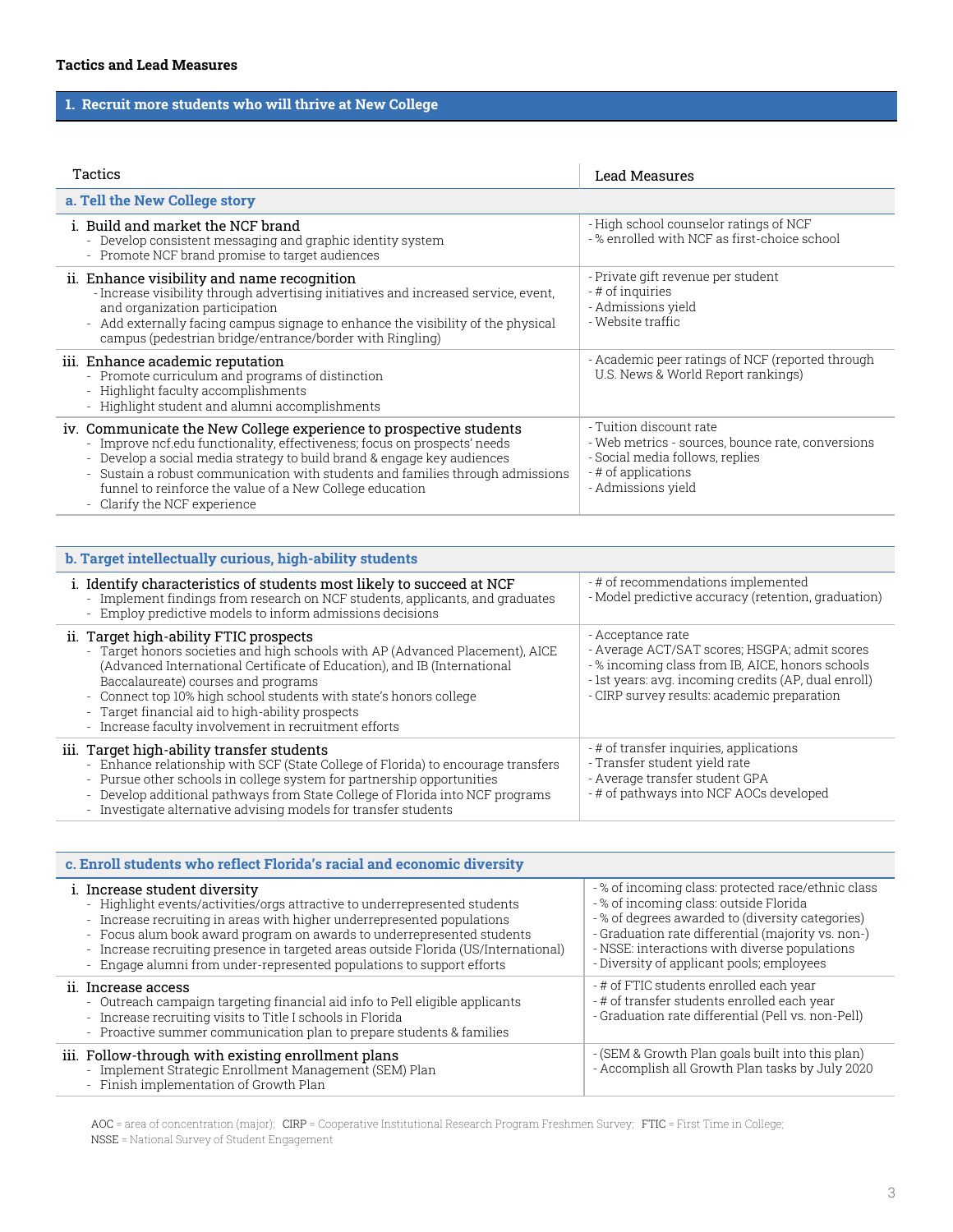## **1. Recruit more students who will thrive at New College**

| Tactics                                                                                                                                                                                                                                                                                                                                                                                                  | <b>Lead Measures</b>                                                                                                                                         |
|----------------------------------------------------------------------------------------------------------------------------------------------------------------------------------------------------------------------------------------------------------------------------------------------------------------------------------------------------------------------------------------------------------|--------------------------------------------------------------------------------------------------------------------------------------------------------------|
| a. Tell the New College story                                                                                                                                                                                                                                                                                                                                                                            |                                                                                                                                                              |
| i. Build and market the NCF brand<br>- Develop consistent messaging and graphic identity system<br>- Promote NCF brand promise to target audiences                                                                                                                                                                                                                                                       | - High school counselor ratings of NCF<br>-% enrolled with NCF as first-choice school                                                                        |
| ii. Enhance visibility and name recognition<br>- Increase visibility through advertising initiatives and increased service, event,<br>and organization participation<br>- Add externally facing campus signage to enhance the visibility of the physical<br>campus (pedestrian bridge/entrance/border with Ringling)                                                                                     | - Private gift revenue per student<br>- # of inquiries<br>- Admissions yield<br>- Website traffic                                                            |
| iii. Enhance academic reputation<br>- Promote curriculum and programs of distinction<br>- Highlight faculty accomplishments<br>- Highlight student and alumni accomplishments                                                                                                                                                                                                                            | - Academic peer ratings of NCF (reported through<br>U.S. News & World Report rankings)                                                                       |
| iv. Communicate the New College experience to prospective students<br>- Improve ncf.edu functionality, effectiveness; focus on prospects' needs<br>- Develop a social media strategy to build brand & engage key audiences<br>- Sustain a robust communication with students and families through admissions<br>funnel to reinforce the value of a New College education<br>- Clarify the NCF experience | - Tuition discount rate<br>- Web metrics - sources, bounce rate, conversions<br>- Social media follows, replies<br>- # of applications<br>- Admissions yield |

| b. Target intellectually curious, high-ability students                                                                                                                                                                                                                                                                                                                                                                       |                                                                                                                                                                                                                              |
|-------------------------------------------------------------------------------------------------------------------------------------------------------------------------------------------------------------------------------------------------------------------------------------------------------------------------------------------------------------------------------------------------------------------------------|------------------------------------------------------------------------------------------------------------------------------------------------------------------------------------------------------------------------------|
| i. Identify characteristics of students most likely to succeed at NCF<br>- Implement findings from research on NCF students, applicants, and graduates<br>- Employ predictive models to inform admissions decisions                                                                                                                                                                                                           | - # of recommendations implemented<br>- Model predictive accuracy (retention, graduation)                                                                                                                                    |
| ii. Target high-ability FTIC prospects<br>- Target honors societies and high schools with AP (Advanced Placement), AICE<br>(Advanced International Certificate of Education), and IB (International<br>Baccalaureate) courses and programs<br>- Connect top 10% high school students with state's honors college<br>- Target financial aid to high-ability prospects<br>- Increase faculty involvement in recruitment efforts | - Acceptance rate<br>- Average ACT/SAT scores; HSGPA; admit scores<br>-% incoming class from IB, AICE, honors schools<br>- 1st years: avg. incoming credits (AP, dual enroll)<br>- CIRP survey results: academic preparation |
| iii. Target high-ability transfer students<br>- Enhance relationship with SCF (State College of Florida) to encourage transfers<br>- Pursue other schools in college system for partnership opportunities<br>- Develop additional pathways from State College of Florida into NCF programs<br>- Investigate alternative advising models for transfer students                                                                 | - # of transfer inquiries, applications<br>- Transfer student yield rate<br>- Average transfer student GPA<br>- # of pathways into NCF AOCs developed                                                                        |

| c. Enroll students who reflect Florida's racial and economic diversity                                                                                                                                                                                                                                                                                                                                                           |                                                                                                                                                                                                                                                                                                   |
|----------------------------------------------------------------------------------------------------------------------------------------------------------------------------------------------------------------------------------------------------------------------------------------------------------------------------------------------------------------------------------------------------------------------------------|---------------------------------------------------------------------------------------------------------------------------------------------------------------------------------------------------------------------------------------------------------------------------------------------------|
| i. Increase student diversity<br>- Highlight events/activities/orgs attractive to underrepresented students<br>- Increase recruiting in areas with higher underrepresented populations<br>- Focus alum book award program on awards to underrepresented students<br>- Increase recruiting presence in targeted areas outside Florida (US/International)<br>- Engage alumni from under-represented populations to support efforts | -% of incoming class: protected race/ethnic class<br>-% of incoming class: outside Florida<br>-% of degrees awarded to (diversity categories)<br>- Graduation rate differential (majority vs. non-)<br>- NSSE: interactions with diverse populations<br>- Diversity of applicant pools; employees |
| ii. Increase access<br>- Outreach campaign targeting financial aid info to Pell eligible applicants<br>- Increase recruiting visits to Title I schools in Florida<br>- Proactive summer communication plan to prepare students & families                                                                                                                                                                                        | - # of FTIC students enrolled each year<br>- # of transfer students enrolled each year<br>- Graduation rate differential (Pell vs. non-Pell)                                                                                                                                                      |
| iii. Follow-through with existing enrollment plans<br>- Implement Strategic Enrollment Management (SEM) Plan<br>- Finish implementation of Growth Plan                                                                                                                                                                                                                                                                           | - (SEM & Growth Plan goals built into this plan)<br>- Accomplish all Growth Plan tasks by July 2020                                                                                                                                                                                               |

AOC = area of concentration (major); CIRP = Cooperative Institutional Research Program Freshmen Survey; FTIC = First Time in College; NSSE = National Survey of Student Engagement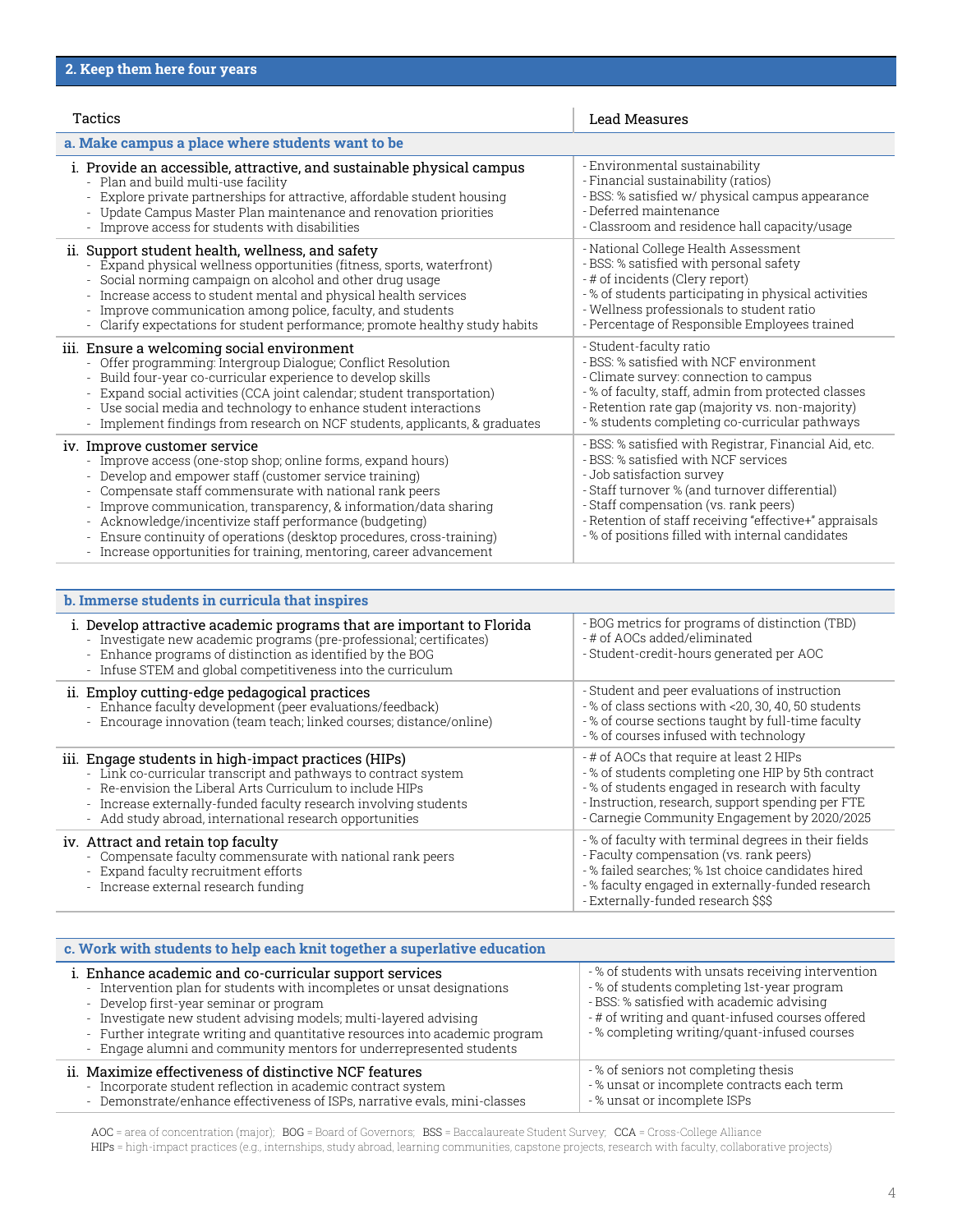| Tactics                                                                                                                                                                                                                                                                                                                                                                                                                                                                                       | Lead Measures                                                                                                                                                                                                                                                                                                                       |
|-----------------------------------------------------------------------------------------------------------------------------------------------------------------------------------------------------------------------------------------------------------------------------------------------------------------------------------------------------------------------------------------------------------------------------------------------------------------------------------------------|-------------------------------------------------------------------------------------------------------------------------------------------------------------------------------------------------------------------------------------------------------------------------------------------------------------------------------------|
| a. Make campus a place where students want to be                                                                                                                                                                                                                                                                                                                                                                                                                                              |                                                                                                                                                                                                                                                                                                                                     |
| i. Provide an accessible, attractive, and sustainable physical campus                                                                                                                                                                                                                                                                                                                                                                                                                         | - Environmental sustainability                                                                                                                                                                                                                                                                                                      |
| - Plan and build multi-use facility                                                                                                                                                                                                                                                                                                                                                                                                                                                           | - Financial sustainability (ratios)                                                                                                                                                                                                                                                                                                 |
| Explore private partnerships for attractive, affordable student housing                                                                                                                                                                                                                                                                                                                                                                                                                       | - BSS: % satisfied w/ physical campus appearance                                                                                                                                                                                                                                                                                    |
| Update Campus Master Plan maintenance and renovation priorities                                                                                                                                                                                                                                                                                                                                                                                                                               | - Deferred maintenance                                                                                                                                                                                                                                                                                                              |
| - Improve access for students with disabilities                                                                                                                                                                                                                                                                                                                                                                                                                                               | - Classroom and residence hall capacity/usage                                                                                                                                                                                                                                                                                       |
| ii. Support student health, wellness, and safety                                                                                                                                                                                                                                                                                                                                                                                                                                              | - National College Health Assessment                                                                                                                                                                                                                                                                                                |
| - Expand physical wellness opportunities (fitness, sports, waterfront)                                                                                                                                                                                                                                                                                                                                                                                                                        | - BSS: % satisfied with personal safety                                                                                                                                                                                                                                                                                             |
| - Social norming campaign on alcohol and other drug usage                                                                                                                                                                                                                                                                                                                                                                                                                                     | - # of incidents (Clery report)                                                                                                                                                                                                                                                                                                     |
| Increase access to student mental and physical health services                                                                                                                                                                                                                                                                                                                                                                                                                                | -% of students participating in physical activities                                                                                                                                                                                                                                                                                 |
| Improve communication among police, faculty, and students                                                                                                                                                                                                                                                                                                                                                                                                                                     | - Wellness professionals to student ratio                                                                                                                                                                                                                                                                                           |
| - Clarify expectations for student performance; promote healthy study habits                                                                                                                                                                                                                                                                                                                                                                                                                  | - Percentage of Responsible Employees trained                                                                                                                                                                                                                                                                                       |
| iii. Ensure a welcoming social environment                                                                                                                                                                                                                                                                                                                                                                                                                                                    | - Student-faculty ratio                                                                                                                                                                                                                                                                                                             |
| - Offer programming: Intergroup Dialogue; Conflict Resolution                                                                                                                                                                                                                                                                                                                                                                                                                                 | - BSS: % satisfied with NCF environment                                                                                                                                                                                                                                                                                             |
| - Build four-year co-curricular experience to develop skills                                                                                                                                                                                                                                                                                                                                                                                                                                  | - Climate survey: connection to campus                                                                                                                                                                                                                                                                                              |
| Expand social activities (CCA joint calendar; student transportation)                                                                                                                                                                                                                                                                                                                                                                                                                         | -% of faculty, staff, admin from protected classes                                                                                                                                                                                                                                                                                  |
| - Use social media and technology to enhance student interactions                                                                                                                                                                                                                                                                                                                                                                                                                             | - Retention rate gap (majority vs. non-majority)                                                                                                                                                                                                                                                                                    |
| - Implement findings from research on NCF students, applicants, & graduates                                                                                                                                                                                                                                                                                                                                                                                                                   | - % students completing co-curricular pathways                                                                                                                                                                                                                                                                                      |
| iv. Improve customer service<br>- Improve access (one-stop shop; online forms, expand hours)<br>- Develop and empower staff (customer service training)<br>Compensate staff commensurate with national rank peers<br>Improve communication, transparency, & information/data sharing<br>Acknowledge/incentivize staff performance (budgeting)<br>Ensure continuity of operations (desktop procedures, cross-training)<br>- Increase opportunities for training, mentoring, career advancement | - BSS: % satisfied with Registrar, Financial Aid, etc.<br>- BSS: % satisfied with NCF services<br>- Job satisfaction survey<br>- Staff turnover % (and turnover differential)<br>- Staff compensation (vs. rank peers)<br>- Retention of staff receiving "effective+" appraisals<br>-% of positions filled with internal candidates |

| <b>b. Immerse students in curricula that inspires</b>                                                                                                                                                                                                                                                                |                                                                                                                                                                                                                                                       |
|----------------------------------------------------------------------------------------------------------------------------------------------------------------------------------------------------------------------------------------------------------------------------------------------------------------------|-------------------------------------------------------------------------------------------------------------------------------------------------------------------------------------------------------------------------------------------------------|
| i. Develop attractive academic programs that are important to Florida<br>- Investigate new academic programs (pre-professional; certificates)<br>- Enhance programs of distinction as identified by the BOG<br>- Infuse STEM and global competitiveness into the curriculum                                          | - BOG metrics for programs of distinction (TBD)<br>- # of AOCs added/eliminated<br>- Student-credit-hours generated per AOC                                                                                                                           |
| ii. Employ cutting-edge pedagogical practices<br>- Enhance faculty development (peer evaluations/feedback)<br>- Encourage innovation (team teach; linked courses; distance/online)                                                                                                                                   | - Student and peer evaluations of instruction<br>-% of class sections with <20, 30, 40, 50 students<br>-% of course sections taught by full-time faculty<br>-% of courses infused with technology                                                     |
| iii. Engage students in high-impact practices (HIPs)<br>- Link co-curricular transcript and pathways to contract system<br>- Re-envision the Liberal Arts Curriculum to include HIPs<br>- Increase externally-funded faculty research involving students<br>- Add study abroad, international research opportunities | - # of AOCs that require at least 2 HIPs<br>-% of students completing one HIP by 5th contract<br>-% of students engaged in research with faculty<br>- Instruction, research, support spending per FTE<br>- Carnegie Community Engagement by 2020/2025 |
| iv. Attract and retain top faculty<br>- Compensate faculty commensurate with national rank peers<br>- Expand faculty recruitment efforts<br>- Increase external research funding                                                                                                                                     | -% of faculty with terminal degrees in their fields<br>- Faculty compensation (vs. rank peers)<br>-% failed searches; % 1st choice candidates hired<br>-% faculty engaged in externally-funded research<br>- Externally-funded research \$\$\$        |

| c. Work with students to help each knit together a superlative education                                                                                                                                                                                                                                                                                                                                 |                                                                                                                                                                                                                                                 |
|----------------------------------------------------------------------------------------------------------------------------------------------------------------------------------------------------------------------------------------------------------------------------------------------------------------------------------------------------------------------------------------------------------|-------------------------------------------------------------------------------------------------------------------------------------------------------------------------------------------------------------------------------------------------|
| i. Enhance academic and co-curricular support services<br>- Intervention plan for students with incompletes or unsat designations<br>- Develop first-year seminar or program<br>- Investigate new student advising models; multi-layered advising<br>- Further integrate writing and quantitative resources into academic program<br>- Engage alumni and community mentors for underrepresented students | -% of students with unsats receiving intervention<br>-% of students completing 1st-year program<br>- BSS: % satisfied with academic advising<br>- # of writing and quant-infused courses offered<br>-% completing writing/quant-infused courses |
| ii. Maximize effectiveness of distinctive NCF features<br>- Incorporate student reflection in academic contract system<br>- Demonstrate/enhance effectiveness of ISPs, narrative evals, mini-classes                                                                                                                                                                                                     | -% of seniors not completing thesis<br>-% unsat or incomplete contracts each term<br>- % unsat or incomplete ISPs                                                                                                                               |

AOC = area of concentration (major); BOG = Board of Governors; BSS = Baccalaureate Student Survey; CCA = Cross-College Alliance HIPs = high-impact practices (e.g., internships, study abroad, learning communities, capstone projects, research with faculty, collaborative projects)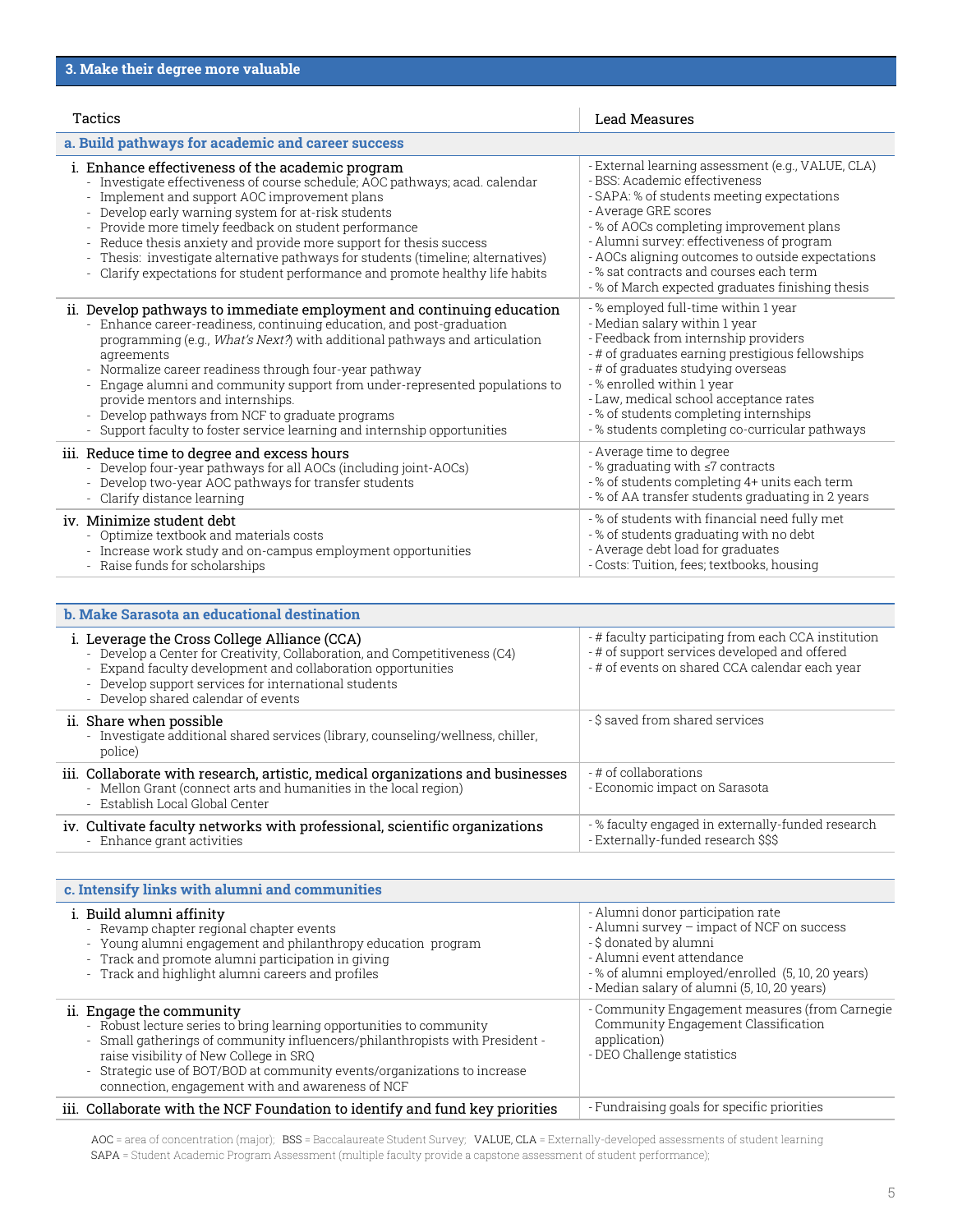| Tactics                                                                                                                                                                                                                                                                                                                                                                                                                                                                                                                                      | Lead Measures                                                                                                                                                                                                                                                                                                                                                                                      |
|----------------------------------------------------------------------------------------------------------------------------------------------------------------------------------------------------------------------------------------------------------------------------------------------------------------------------------------------------------------------------------------------------------------------------------------------------------------------------------------------------------------------------------------------|----------------------------------------------------------------------------------------------------------------------------------------------------------------------------------------------------------------------------------------------------------------------------------------------------------------------------------------------------------------------------------------------------|
| a. Build pathways for academic and career success                                                                                                                                                                                                                                                                                                                                                                                                                                                                                            |                                                                                                                                                                                                                                                                                                                                                                                                    |
| i. Enhance effectiveness of the academic program<br>- Investigate effectiveness of course schedule; AOC pathways; acad. calendar<br>- Implement and support AOC improvement plans<br>- Develop early warning system for at-risk students<br>- Provide more timely feedback on student performance<br>- Reduce thesis anxiety and provide more support for thesis success<br>- Thesis: investigate alternative pathways for students (timeline; alternatives)<br>Clarify expectations for student performance and promote healthy life habits | - External learning assessment (e.g., VALUE, CLA)<br>- BSS: Academic effectiveness<br>- SAPA: % of students meeting expectations<br>- Average GRE scores<br>-% of AOCs completing improvement plans<br>- Alumni survey: effectiveness of program<br>- AOCs aligning outcomes to outside expectations<br>-% sat contracts and courses each term<br>- % of March expected graduates finishing thesis |
| ii. Develop pathways to immediate employment and continuing education                                                                                                                                                                                                                                                                                                                                                                                                                                                                        | -% employed full-time within 1 year                                                                                                                                                                                                                                                                                                                                                                |
| Enhance career-readiness, continuing education, and post-graduation                                                                                                                                                                                                                                                                                                                                                                                                                                                                          | - Median salary within 1 year                                                                                                                                                                                                                                                                                                                                                                      |
| programming (e.g., What's Next?) with additional pathways and articulation                                                                                                                                                                                                                                                                                                                                                                                                                                                                   | - Feedback from internship providers                                                                                                                                                                                                                                                                                                                                                               |
| agreements                                                                                                                                                                                                                                                                                                                                                                                                                                                                                                                                   | - # of graduates earning prestigious fellowships                                                                                                                                                                                                                                                                                                                                                   |
| - Normalize career readiness through four-year pathway                                                                                                                                                                                                                                                                                                                                                                                                                                                                                       | - # of graduates studying overseas                                                                                                                                                                                                                                                                                                                                                                 |
| Engage alumni and community support from under-represented populations to                                                                                                                                                                                                                                                                                                                                                                                                                                                                    | -% enrolled within 1 year                                                                                                                                                                                                                                                                                                                                                                          |
| provide mentors and internships.                                                                                                                                                                                                                                                                                                                                                                                                                                                                                                             | - Law, medical school acceptance rates                                                                                                                                                                                                                                                                                                                                                             |
| - Develop pathways from NCF to graduate programs                                                                                                                                                                                                                                                                                                                                                                                                                                                                                             | - % of students completing internships                                                                                                                                                                                                                                                                                                                                                             |
| Support faculty to foster service learning and internship opportunities                                                                                                                                                                                                                                                                                                                                                                                                                                                                      | -% students completing co-curricular pathways                                                                                                                                                                                                                                                                                                                                                      |
| iii. Reduce time to degree and excess hours                                                                                                                                                                                                                                                                                                                                                                                                                                                                                                  | - Average time to degree                                                                                                                                                                                                                                                                                                                                                                           |
| - Develop four-year pathways for all AOCs (including joint-AOCs)                                                                                                                                                                                                                                                                                                                                                                                                                                                                             | -% graduating with ≤7 contracts                                                                                                                                                                                                                                                                                                                                                                    |
| - Develop two-year AOC pathways for transfer students                                                                                                                                                                                                                                                                                                                                                                                                                                                                                        | -% of students completing 4+ units each term                                                                                                                                                                                                                                                                                                                                                       |
| - Clarify distance learning                                                                                                                                                                                                                                                                                                                                                                                                                                                                                                                  | - % of AA transfer students graduating in 2 years                                                                                                                                                                                                                                                                                                                                                  |
| iv. Minimize student debt                                                                                                                                                                                                                                                                                                                                                                                                                                                                                                                    | -% of students with financial need fully met                                                                                                                                                                                                                                                                                                                                                       |
| - Optimize textbook and materials costs                                                                                                                                                                                                                                                                                                                                                                                                                                                                                                      | -% of students graduating with no debt                                                                                                                                                                                                                                                                                                                                                             |
| - Increase work study and on-campus employment opportunities                                                                                                                                                                                                                                                                                                                                                                                                                                                                                 | - Average debt load for graduates                                                                                                                                                                                                                                                                                                                                                                  |
| - Raise funds for scholarships                                                                                                                                                                                                                                                                                                                                                                                                                                                                                                               | - Costs: Tuition, fees; textbooks, housing                                                                                                                                                                                                                                                                                                                                                         |

| <b>b. Make Sarasota an educational destination</b>                                                                                                                                                                                                                                         |                                                                                                                                                        |
|--------------------------------------------------------------------------------------------------------------------------------------------------------------------------------------------------------------------------------------------------------------------------------------------|--------------------------------------------------------------------------------------------------------------------------------------------------------|
| i. Leverage the Cross College Alliance (CCA)<br>- Develop a Center for Creativity, Collaboration, and Competitiveness (C4)<br>- Expand faculty development and collaboration opportunities<br>- Develop support services for international students<br>- Develop shared calendar of events | - # faculty participating from each CCA institution<br>- # of support services developed and offered<br>- # of events on shared CCA calendar each year |
| ii. Share when possible<br>- Investigate additional shared services (library, counseling/wellness, chiller,<br>police)                                                                                                                                                                     | - \$ saved from shared services                                                                                                                        |
| iii. Collaborate with research, artistic, medical organizations and businesses<br>- Mellon Grant (connect arts and humanities in the local region)<br>- Establish Local Global Center                                                                                                      | - # of collaborations<br>- Economic impact on Sarasota                                                                                                 |
| iv. Cultivate faculty networks with professional, scientific organizations<br>- Enhance grant activities                                                                                                                                                                                   | -% faculty engaged in externally-funded research<br>- Externally-funded research \$\$\$                                                                |

| c. Intensify links with alumni and communities                                                                                                                                                                                                                                                                                                             |                                                                                                                                                                                                                                           |  |  |  |  |
|------------------------------------------------------------------------------------------------------------------------------------------------------------------------------------------------------------------------------------------------------------------------------------------------------------------------------------------------------------|-------------------------------------------------------------------------------------------------------------------------------------------------------------------------------------------------------------------------------------------|--|--|--|--|
| i. Build alumni affinity<br>- Revamp chapter regional chapter events<br>- Young alumni engagement and philanthropy education program<br>- Track and promote alumni participation in giving<br>- Track and highlight alumni careers and profiles                                                                                                            | - Alumni donor participation rate<br>- Alumni survey - impact of NCF on success<br>- \$ donated by alumni<br>- Alumni event attendance<br>-% of alumni employed/enrolled (5, 10, 20 years)<br>- Median salary of alumni (5, 10, 20 years) |  |  |  |  |
| ii. Engage the community<br>- Robust lecture series to bring learning opportunities to community<br>- Small gatherings of community influencers/philanthropists with President -<br>raise visibility of New College in SRQ<br>- Strategic use of BOT/BOD at community events/organizations to increase<br>connection, engagement with and awareness of NCF | - Community Engagement measures (from Carnegie<br>Community Engagement Classification<br>application)<br>- DEO Challenge statistics                                                                                                       |  |  |  |  |
| iii. Collaborate with the NCF Foundation to identify and fund key priorities                                                                                                                                                                                                                                                                               | - Fundraising goals for specific priorities                                                                                                                                                                                               |  |  |  |  |

AOC = area of concentration (major); BSS = Baccalaureate Student Survey; VALUE, CLA = Externally-developed assessments of student learning SAPA = Student Academic Program Assessment (multiple faculty provide a capstone assessment of student performance);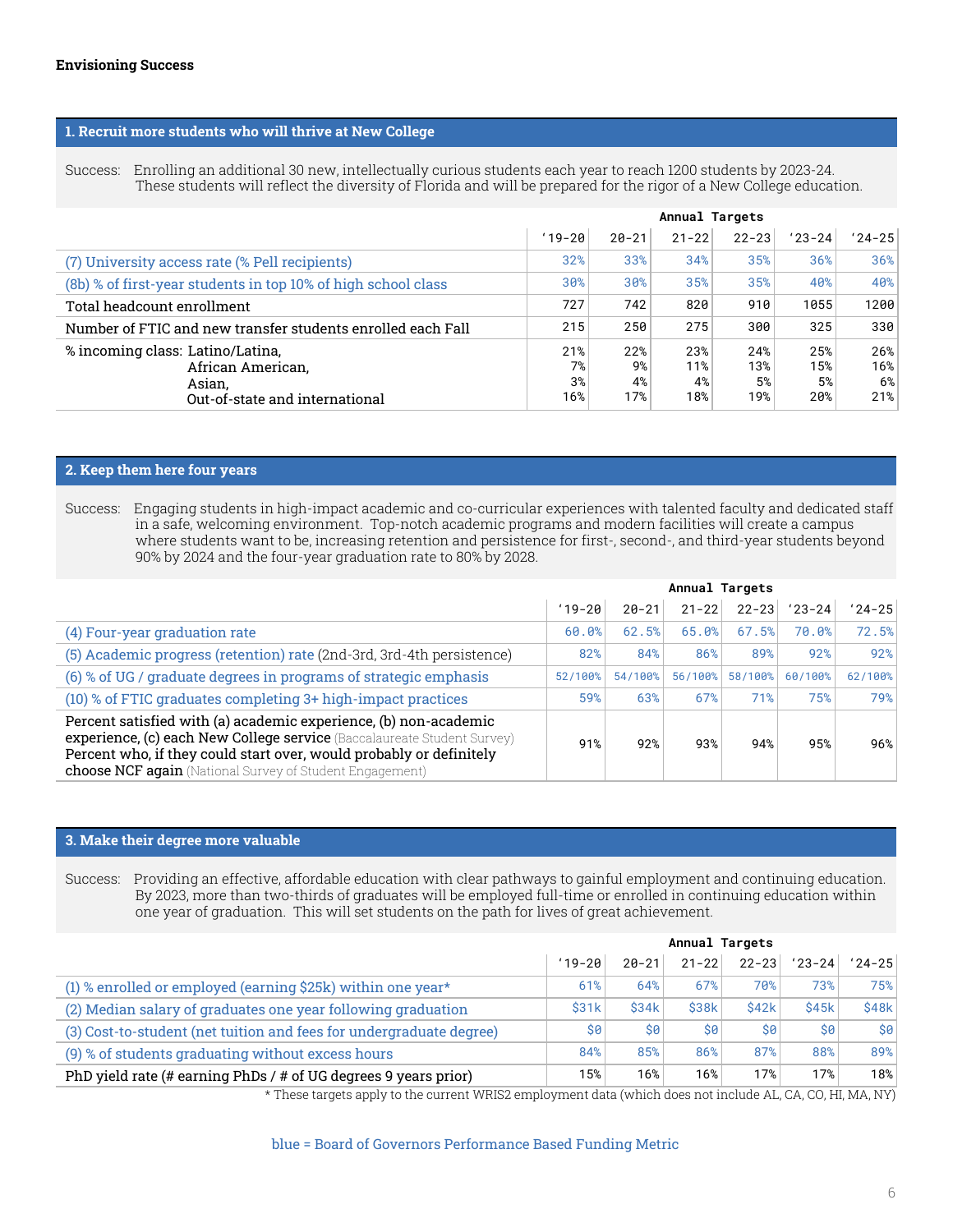#### **1. Recruit more students who will thrive at New College**

Success: Enrolling an additional 30 new, intellectually curious students each year to reach 1200 students by 2023-24. These students will reflect the diversity of Florida and will be prepared for the rigor of a New College education.

|                                                                                                   | Annual Targets         |                        |                         |                         |                         |                         |  |
|---------------------------------------------------------------------------------------------------|------------------------|------------------------|-------------------------|-------------------------|-------------------------|-------------------------|--|
|                                                                                                   | $19 - 20$              | $20 - 21$              | $21 - 22$               | $22 - 23$               | $'23 - 24$              | $'24-25$                |  |
| (7) University access rate (% Pell recipients)                                                    | 32%                    | 33%                    | 34%                     | 35%                     | 36%                     | 36%                     |  |
| (8b) % of first-year students in top 10% of high school class                                     | 30%                    | 30%                    | 35%                     | 35%                     | 40%                     | 40%                     |  |
| Total headcount enrollment                                                                        | 727                    | 742                    | 820                     | 910                     | 1055                    | 1200                    |  |
| Number of FTIC and new transfer students enrolled each Fall                                       | 215                    | 250                    | 275                     | 300                     | 325                     | 330                     |  |
| % incoming class: Latino/Latina,<br>African American,<br>Asian.<br>Out-of-state and international | 21%<br>7%<br>3%<br>16% | 22%<br>9%<br>4%<br>17% | 23%<br>11%<br>4%<br>18% | 24%<br>13%<br>5%<br>19% | 25%<br>15%<br>5%<br>20% | 26%<br>16%<br>6%<br>21% |  |

#### **2. Keep them here four years**

Success: Engaging students in high-impact academic and co-curricular experiences with talented faculty and dedicated staff in a safe, welcoming environment. Top-notch academic programs and modern facilities will create a campus where students want to be, increasing retention and persistence for first-, second-, and third-year students beyond 90% by 2024 and the four-year graduation rate to 80% by 2028.

|                                                                                                                                                                                                                                                                                       | Annual Targets |           |           |           |          |          |
|---------------------------------------------------------------------------------------------------------------------------------------------------------------------------------------------------------------------------------------------------------------------------------------|----------------|-----------|-----------|-----------|----------|----------|
|                                                                                                                                                                                                                                                                                       | $19 - 20$      | $20 - 21$ | $21 - 22$ | $22 - 23$ | $'23-24$ | $'24-25$ |
| (4) Four-year graduation rate                                                                                                                                                                                                                                                         | 60.0%          | 62.5%     | 65.0%     | 67.5%     | 70.0%    | 72.5%    |
| (5) Academic progress (retention) rate (2nd-3rd, 3rd-4th persistence)                                                                                                                                                                                                                 | 82%            | 84%       | 86%       | 89%       | 92%      | 92%      |
| (6) % of UG / graduate degrees in programs of strategic emphasis                                                                                                                                                                                                                      | 52/100%        | 54/100%   | 56/100%   | 58/100%   | 60/100%  | 62/100%  |
| (10) % of FTIC graduates completing 3+ high-impact practices                                                                                                                                                                                                                          | 59%            | 63%       | 67%       | 71%       | 75%      | 79%      |
| Percent satisfied with (a) academic experience, (b) non-academic<br>experience, (c) each New College service (Baccalaureate Student Survey)<br>Percent who, if they could start over, would probably or definitely<br><b>choose NCF again</b> (National Survey of Student Engagement) | 91%            | 92%       | 93%       | 94%       | 95%      | 96%      |

#### **3. Make their degree more valuable**

Success: Providing an effective, affordable education with clear pathways to gainful employment and continuing education. By 2023, more than two-thirds of graduates will be employed full-time or enrolled in continuing education within one year of graduation. This will set students on the path for lives of great achievement.

|                                                                     | Annual Targets |           |           |           |                         |          |
|---------------------------------------------------------------------|----------------|-----------|-----------|-----------|-------------------------|----------|
|                                                                     | $19 - 20$      | $20 - 21$ | $21 - 22$ | $22 - 23$ | $'23-24$                | $'24-25$ |
| (1) % enrolled or employed (earning $$25k$ ) within one year*       | 61%            | 64%       | 67%       | 70%       | 73%                     | 75%      |
| (2) Median salary of graduates one year following graduation        | \$31k          | \$34k     | \$38k     | \$42k     | \$45k                   | \$48k    |
| (3) Cost-to-student (net tuition and fees for undergraduate degree) | \$0            | \$0       | \$0       | \$0       | $\mathsf{S} \mathsf{O}$ | \$9      |
| (9) % of students graduating without excess hours                   | 84%            | 85%       | 86%       | 87%       | 88%                     | 89%      |
| PhD yield rate (# earning PhDs / # of UG degrees 9 years prior)     | 15%            | 16%       | 16%       | 17%       | 17%                     | 18%      |

\* These targets apply to the current WRIS2 employment data (which does not include AL, CA, CO, HI, MA, NY)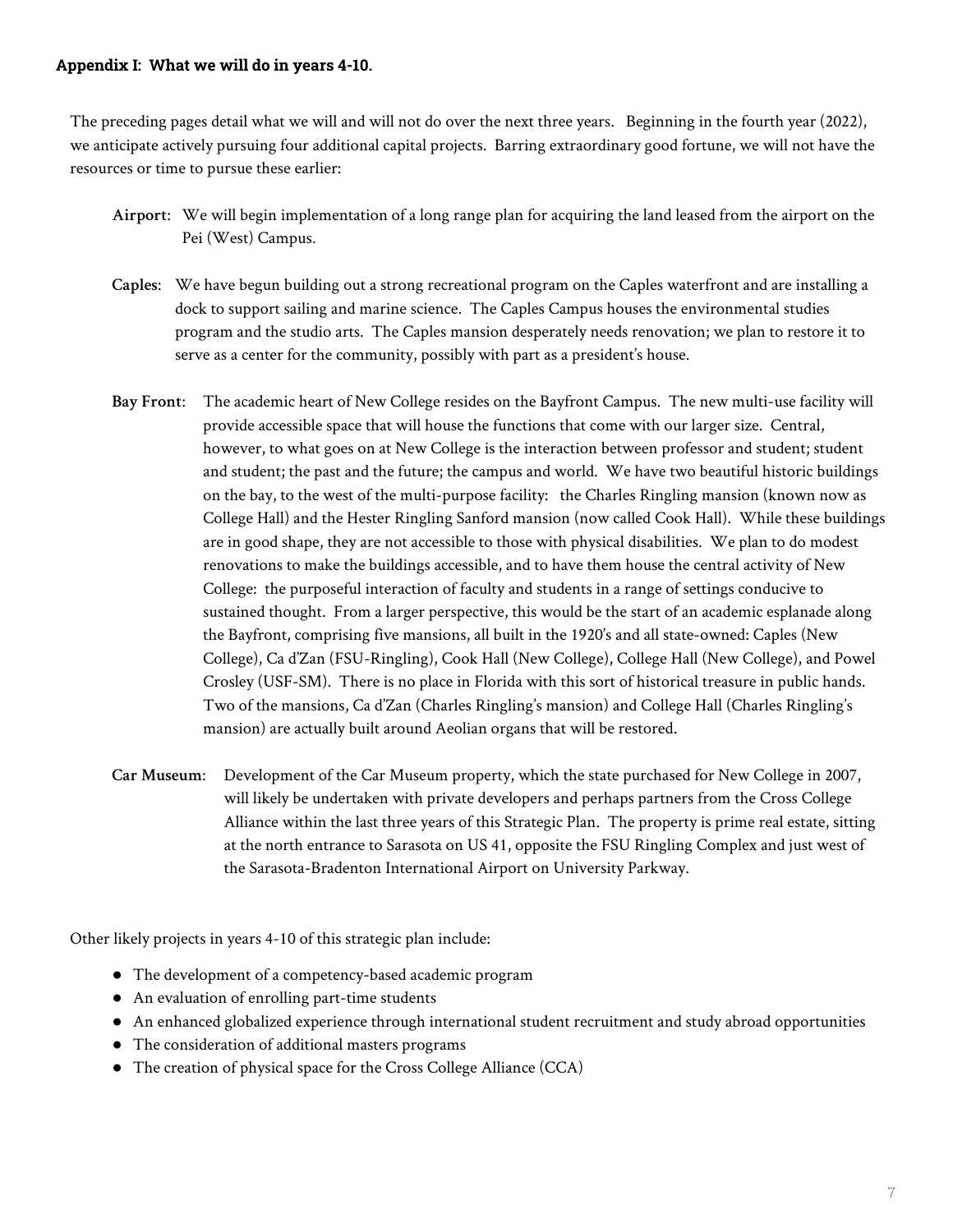#### **Appendix I: What we will do in years 4-10.**

The preceding pages detail what we will and will not do over the next three years. Beginning in the fourth year (2022), we anticipate actively pursuing four additional capital projects. Barring extraordinary good fortune, we will not have the resources or time to pursue these earlier:

- **Airport**: We will begin implementation of a long range plan for acquiring the land leased from the airport on the Pei (West) Campus.
- **Caples**: We have begun building out a strong recreational program on the Caples waterfront and are installing a dock to support sailing and marine science. The Caples Campus houses the environmental studies program and the studio arts. The Caples mansion desperately needs renovation; we plan to restore it to serve as a center for the community, possibly with part as a president's house.
- **Bay Front**: The academic heart of New College resides on the Bayfront Campus. The new multi-use facility will provide accessible space that will house the functions that come with our larger size. Central, however, to what goes on at New College is the interaction between professor and student; student and student; the past and the future; the campus and world. We have two beautiful historic buildings on the bay, to the west of the multi-purpose facility: the Charles Ringling mansion (known now as College Hall) and the Hester Ringling Sanford mansion (now called Cook Hall). While these buildings are in good shape, they are not accessible to those with physical disabilities. We plan to do modest renovations to make the buildings accessible, and to have them house the central activity of New College: the purposeful interaction of faculty and students in a range of settings conducive to sustained thought. From a larger perspective, this would be the start of an academic esplanade along the Bayfront, comprising five mansions, all built in the 1920's and all state-owned: Caples (New College), Ca d'Zan (FSU-Ringling), Cook Hall (New College), College Hall (New College), and Powel Crosley (USF-SM). There is no place in Florida with this sort of historical treasure in public hands. Two of the mansions, Ca d'Zan (Charles Ringling's mansion) and College Hall (Charles Ringling's mansion) are actually built around Aeolian organs that will be restored.
- **Car Museum**: Development of the Car Museum property, which the state purchased for New College in 2007, will likely be undertaken with private developers and perhaps partners from the Cross College Alliance within the last three years of this Strategic Plan. The property is prime real estate, sitting at the north entrance to Sarasota on US 41, opposite the FSU Ringling Complex and just west of the Sarasota-Bradenton International Airport on University Parkway.

Other likely projects in years 4-10 of this strategic plan include:

- The development of a competency-based academic program
- An evaluation of enrolling part-time students
- An enhanced globalized experience through international student recruitment and study abroad opportunities
- The consideration of additional masters programs
- The creation of physical space for the Cross College Alliance (CCA)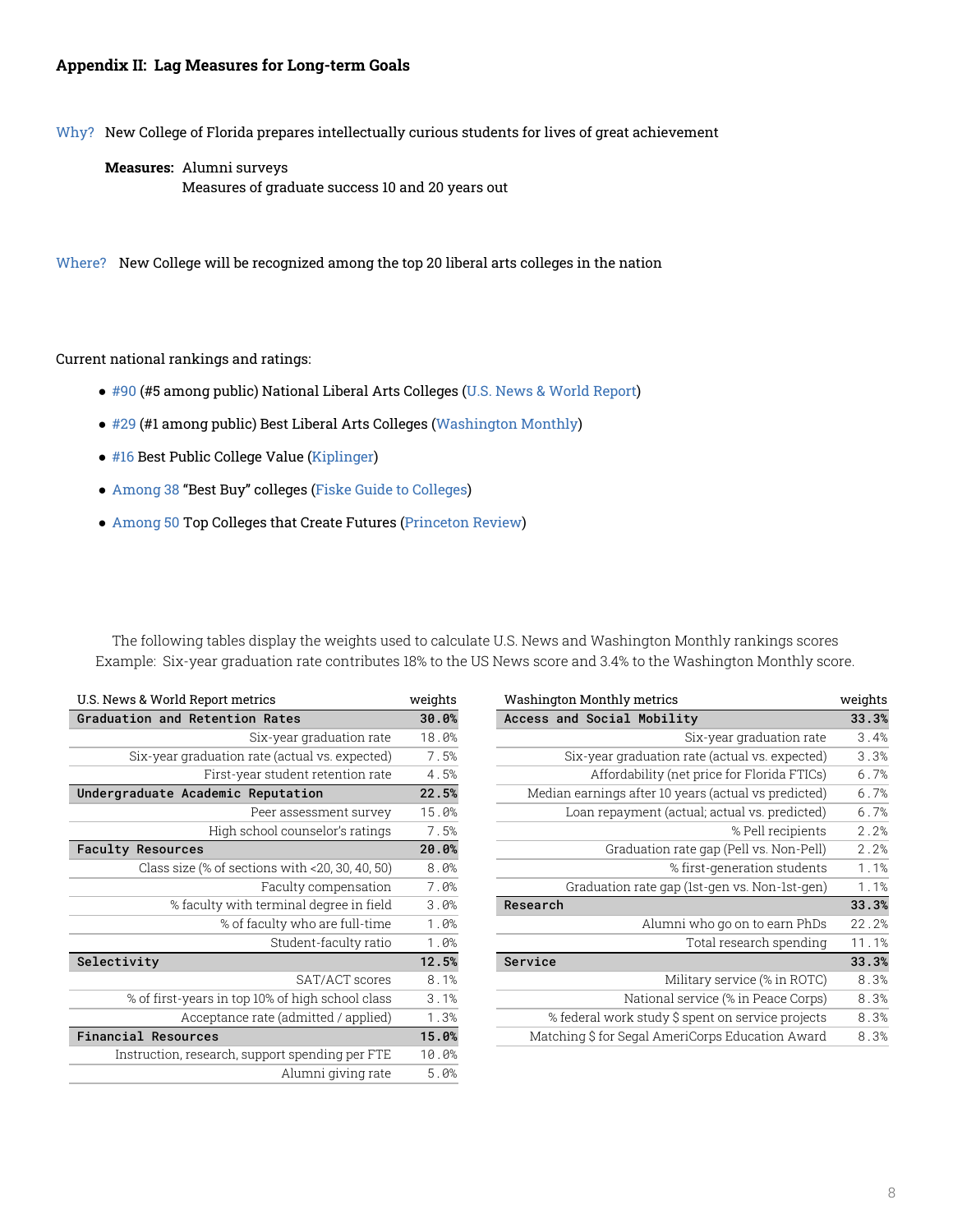#### **Appendix II: Lag Measures for Long-term Goals**

Why? New College of Florida prepares intellectually curious students for lives of great achievement

**Measures:** Alumni surveys Measures of graduate success 10 and 20 years out

Where? New College will be recognized among the top 20 liberal arts colleges in the nation

Current national rankings and ratings:

- #90 (#5 among public) National Liberal Arts Colleges (U.S. News & World Report)
- #29 (#1 among public) Best Liberal Arts Colleges (Washington Monthly)
- #16 Best Public College Value (Kiplinger)
- Among 38 "Best Buy" colleges (Fiske Guide to Colleges)
- Among 50 Top Colleges that Create Futures (Princeton Review)

The following tables display the weights used to calculate U.S. News and Washington Monthly rankings scores Example: Six-year graduation rate contributes 18% to the US News score and 3.4% to the Washington Monthly score.

| U.S. News & World Report metrics                   | weights | <b>Washington Monthly metrics</b><br>weights         |       |
|----------------------------------------------------|---------|------------------------------------------------------|-------|
| Graduation and Retention Rates                     | 30.0%   | Access and Social Mobility                           | 33.3% |
| Six-year graduation rate                           | 18.0%   | Six-year graduation rate                             | 3.4%  |
| Six-year graduation rate (actual vs. expected)     | 7.5%    | Six-year graduation rate (actual vs. expected)       | 3.3%  |
| First-year student retention rate                  | 4.5%    | Affordability (net price for Florida FTICs)          | 6.7%  |
| Undergraduate Academic Reputation                  | 22.5%   | Median earnings after 10 years (actual vs predicted) | 6.7%  |
| Peer assessment survey                             | 15.0%   | Loan repayment (actual; actual vs. predicted)        | 6.7%  |
| High school counselor's ratings                    | 7.5%    | % Pell recipients                                    | 2.2%  |
| <b>Faculty Resources</b>                           | 20.0%   | Graduation rate gap (Pell vs. Non-Pell)              | 2.2%  |
| Class size (% of sections with $<$ 20, 30, 40, 50) | 8.0%    | % first-generation students                          | 1.1%  |
| Faculty compensation                               | 7.0%    | Graduation rate gap (1st-gen vs. Non-1st-gen)        | 1.1%  |
| % faculty with terminal degree in field            | 3.0%    | Research                                             | 33.3% |
| % of faculty who are full-time                     | 1.0%    | Alumni who go on to earn PhDs                        | 22.2% |
| Student-faculty ratio                              | 1.0%    | Total research spending                              | 11.1% |
| Selectivity                                        | 12.5%   | Service                                              | 33.3% |
| SAT/ACT scores                                     | 8.1%    | Military service (% in ROTC)                         | 8.3%  |
| % of first-years in top 10% of high school class   | 3.1%    | National service (% in Peace Corps)                  | 8.3%  |
| Acceptance rate (admitted / applied)               | 1.3%    | % federal work study \$ spent on service projects    | 8.3%  |
| <b>Financial Resources</b>                         | 15.0%   | Matching \$ for Segal AmeriCorps Education Award     | 8.3%  |
| Instruction, research, support spending per FTE    | 10.0%   |                                                      |       |
| Alumni giving rate                                 | 5.0%    |                                                      |       |

| U.S. News & World Report metrics                   | weights | Washington Monthly metrics                           | weights |
|----------------------------------------------------|---------|------------------------------------------------------|---------|
| <b>Graduation and Retention Rates</b>              | 30.0%   | Access and Social Mobility                           | 33.3%   |
| Six-year graduation rate                           | 18.0%   | Six-year graduation rate                             | 3.4%    |
| Six-year graduation rate (actual vs. expected)     | 7.5%    | Six-year graduation rate (actual vs. expected)       | 3.3%    |
| First-year student retention rate                  | 4.5%    | Affordability (net price for Florida FTICs)          | 6.7%    |
| Undergraduate Academic Reputation                  | 22.5%   | Median earnings after 10 years (actual vs predicted) | 6.7%    |
| Peer assessment survey                             | 15.0%   | Loan repayment (actual; actual vs. predicted)        | 6.7%    |
| High school counselor's ratings                    | 7.5%    | % Pell recipients                                    | 2.2%    |
| 20.0%<br><b>Faculty Resources</b>                  |         | Graduation rate gap (Pell vs. Non-Pell)              | 2.2%    |
| Class size (% of sections with $<$ 20, 30, 40, 50) | 8.0%    | % first-generation students                          |         |
| Faculty compensation                               | 7.0%    | Graduation rate gap (1st-gen vs. Non-1st-gen)        |         |
| % faculty with terminal degree in field            | 3.0%    | Research                                             | 33.3%   |
| % of faculty who are full-time                     | 1.0%    | Alumni who go on to earn PhDs                        | 22.2%   |
| Student-faculty ratio                              | 1.0%    | Total research spending                              | 11.1%   |
| Selectivity                                        | 12.5%   | Service                                              | 33.3%   |
| SAT/ACT scores                                     | 8.1%    | Military service (% in ROTC)                         | 8.3%    |
| % of first-years in top 10% of high school class   | 3.1%    | National service (% in Peace Corps)                  | 8.3%    |
| Acceptance rate (admitted / applied)               | 1.3%    | % federal work study \$ spent on service projects    | 8.3%    |
| Financial Resources                                | 15.0%   | Matching S for Segal AmeriCorps Education Award      | 8.3%    |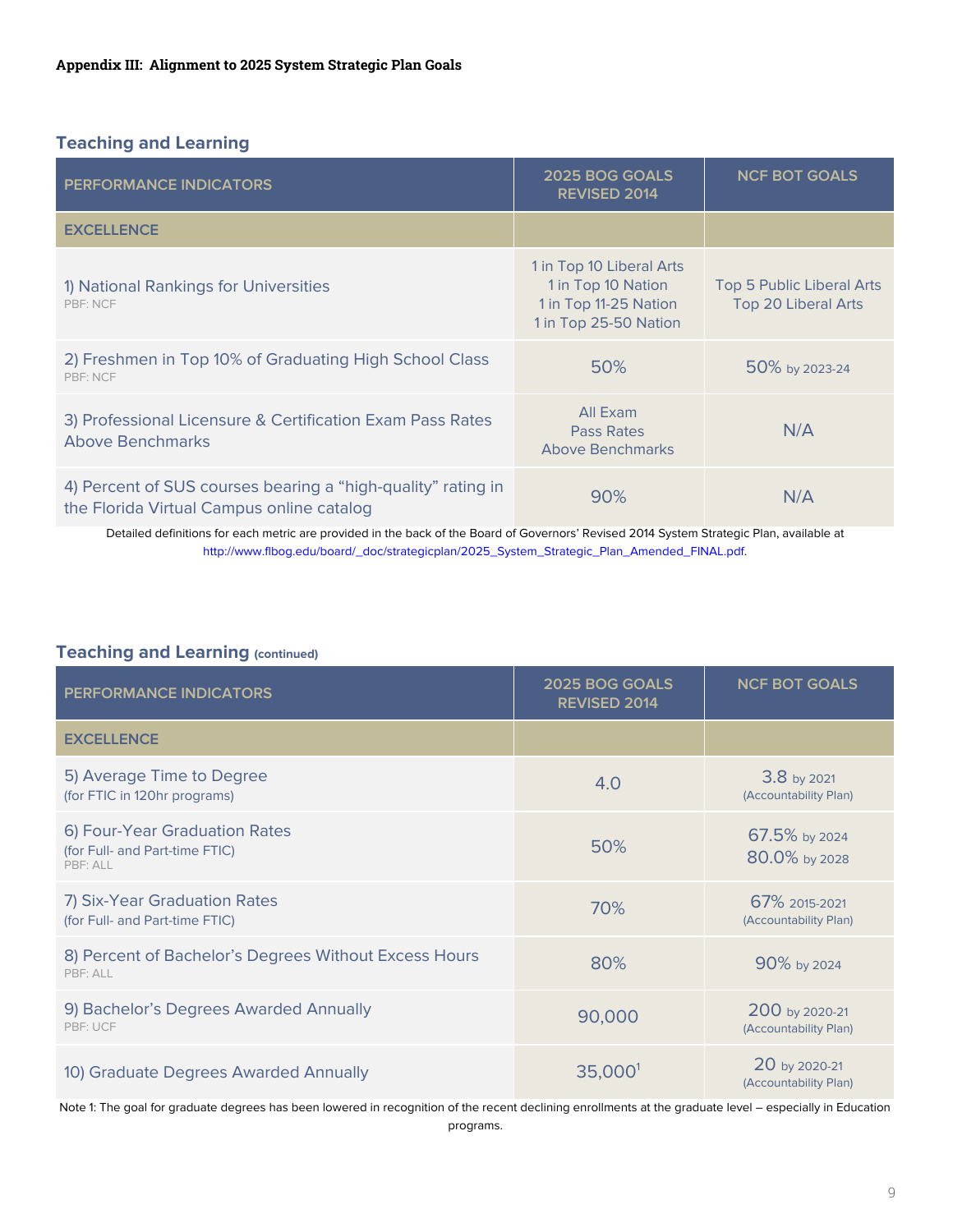## **Teaching and Learning**

| <b>PERFORMANCE INDICATORS</b>                                                                             | 2025 BOG GOALS<br><b>REVISED 2014</b>                                                            | <b>NCF BOT GOALS</b>                                           |
|-----------------------------------------------------------------------------------------------------------|--------------------------------------------------------------------------------------------------|----------------------------------------------------------------|
| <b>EXCELLENCE</b>                                                                                         |                                                                                                  |                                                                |
| 1) National Rankings for Universities<br>PBF: NCF                                                         | 1 in Top 10 Liberal Arts<br>1 in Top 10 Nation<br>1 in Top 11-25 Nation<br>1 in Top 25-50 Nation | <b>Top 5 Public Liberal Arts</b><br><b>Top 20 Liberal Arts</b> |
| 2) Freshmen in Top 10% of Graduating High School Class<br>PBF: NCF                                        | 50%                                                                                              | 50% by 2023-24                                                 |
| 3) Professional Licensure & Certification Exam Pass Rates<br><b>Above Benchmarks</b>                      | All Exam<br>Pass Rates<br>Above Benchmarks                                                       | N/A                                                            |
| 4) Percent of SUS courses bearing a "high-quality" rating in<br>the Florida Virtual Campus online catalog | 90%                                                                                              | N/A                                                            |

Detailed definitions for each metric are provided in the back of the Board of Governors' Revised 2014 System Strategic Plan, available at http://www.flbog.edu/board/\_doc/strategicplan/2025\_System\_Strategic\_Plan\_Amended\_FINAL.pdf.

## **Teaching and Learning (continued)**

| <b>PERFORMANCE INDICATORS</b>                                               | 2025 BOG GOALS<br>REVISED 2014 | <b>NCF BOT GOALS</b>                    |
|-----------------------------------------------------------------------------|--------------------------------|-----------------------------------------|
| <b>EXCELLENCE</b>                                                           |                                |                                         |
| 5) Average Time to Degree<br>(for FTIC in 120hr programs)                   | 4.0                            | 3.8 by 2021<br>(Accountability Plan)    |
| 6) Four-Year Graduation Rates<br>(for Full- and Part-time FTIC)<br>PBF: ALL | 50%                            | 67.5% by 2024<br>80.0% by 2028          |
| 7) Six-Year Graduation Rates<br>(for Full- and Part-time FTIC)              | 70%                            | 67% 2015-2021<br>(Accountability Plan)  |
| 8) Percent of Bachelor's Degrees Without Excess Hours<br>PBF: ALL           | 80%                            | 90% by 2024                             |
| 9) Bachelor's Degrees Awarded Annually<br>PBF: UCF                          | 90,000                         | 200 by 2020-21<br>(Accountability Plan) |
| 10) Graduate Degrees Awarded Annually                                       | 35,000 <sup>1</sup>            | 20 by 2020-21<br>(Accountability Plan)  |

Note 1: The goal for graduate degrees has been lowered in recognition of the recent declining enrollments at the graduate level - especially in Education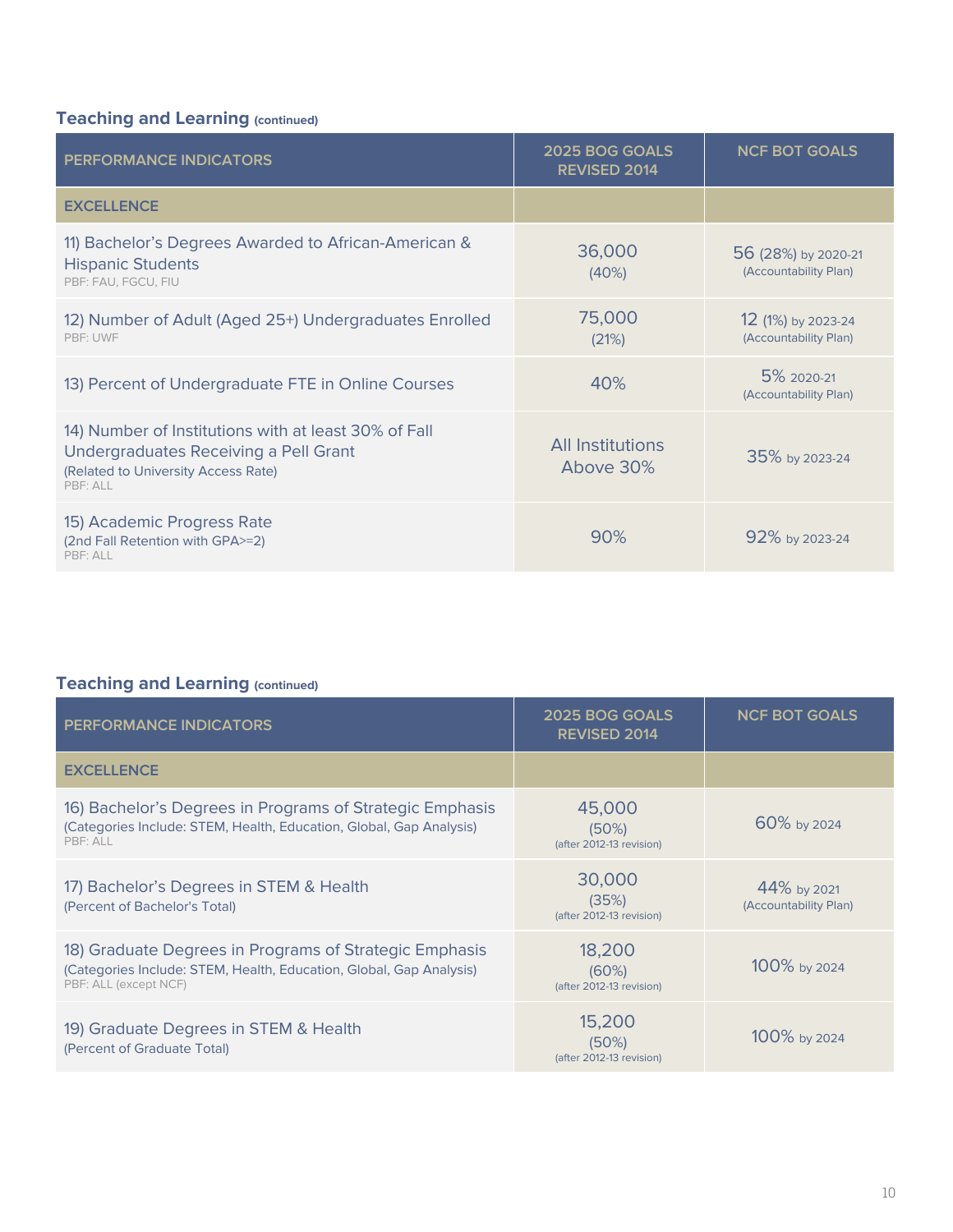## **Teaching and Learning (continued)**

| <b>PERFORMANCE INDICATORS</b>                                                                                                                    | 2025 BOG GOALS<br><b>REVISED 2014</b> | <b>NCF BOT GOALS</b>                         |
|--------------------------------------------------------------------------------------------------------------------------------------------------|---------------------------------------|----------------------------------------------|
| <b>EXCELLENCE</b>                                                                                                                                |                                       |                                              |
| 11) Bachelor's Degrees Awarded to African-American &<br><b>Hispanic Students</b><br>PBF: FAU, FGCU, FIU                                          | 36,000<br>(40%)                       | 56 (28%) by 2020-21<br>(Accountability Plan) |
| 12) Number of Adult (Aged 25+) Undergraduates Enrolled<br>PBF: UWF                                                                               | 75,000<br>(21%)                       | 12 (1%) by 2023-24<br>(Accountability Plan)  |
| 13) Percent of Undergraduate FTE in Online Courses                                                                                               | 40%                                   | 5% 2020-21<br>(Accountability Plan)          |
| 14) Number of Institutions with at least 30% of Fall<br>Undergraduates Receiving a Pell Grant<br>(Related to University Access Rate)<br>PBF: ALL | All Institutions<br>Above 30%         | 35% by 2023-24                               |
| 15) Academic Progress Rate<br>(2nd Fall Retention with GPA>=2)<br>PBF: ALL                                                                       | 90%                                   | 92% by 2023-24                               |

# **Teaching and Learning (continued)**

| <b>PERFORMANCE INDICATORS</b>                                                                                                                          | 2025 BOG GOALS<br><b>REVISED 2014</b>          | <b>NCF BOT GOALS</b>                 |
|--------------------------------------------------------------------------------------------------------------------------------------------------------|------------------------------------------------|--------------------------------------|
| <b>EXCELLENCE</b>                                                                                                                                      |                                                |                                      |
| 16) Bachelor's Degrees in Programs of Strategic Emphasis<br>(Categories Include: STEM, Health, Education, Global, Gap Analysis)<br>PBF: ALL            | 45,000<br>(50%)<br>(after 2012-13 revision)    | 60% by 2024                          |
| 17) Bachelor's Degrees in STEM & Health<br>(Percent of Bachelor's Total)                                                                               | 30,000<br>(35%)<br>(after 2012-13 revision)    | 44% by 2021<br>(Accountability Plan) |
| 18) Graduate Degrees in Programs of Strategic Emphasis<br>(Categories Include: STEM, Health, Education, Global, Gap Analysis)<br>PBF: ALL (except NCF) | 18,200<br>$(60\%)$<br>(after 2012-13 revision) | 100% by 2024                         |
| 19) Graduate Degrees in STEM & Health<br>(Percent of Graduate Total)                                                                                   | 15,200<br>(50%)<br>(after 2012-13 revision)    | 100% by 2024                         |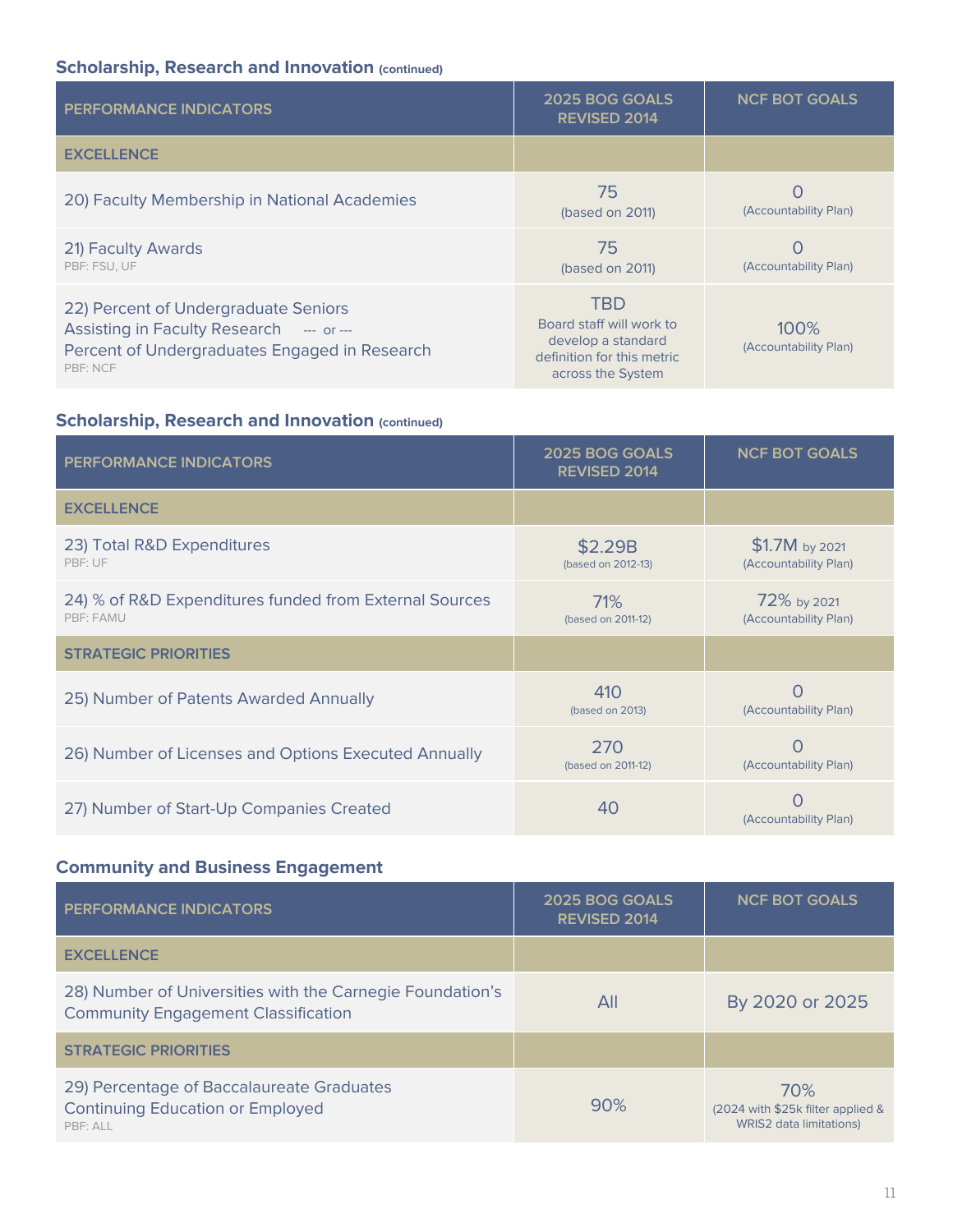## **Scholarship, Research and Innovation (continued)**

| <b>PERFORMANCE INDICATORS</b>                                                                                                                 | 2025 BOG GOALS<br><b>REVISED 2014</b>                                                                           | <b>NCF BOT GOALS</b>             |
|-----------------------------------------------------------------------------------------------------------------------------------------------|-----------------------------------------------------------------------------------------------------------------|----------------------------------|
| <b>EXCELLENCE</b>                                                                                                                             |                                                                                                                 |                                  |
| 20) Faculty Membership in National Academies                                                                                                  | 75<br>(based on 2011)                                                                                           | O<br>(Accountability Plan)       |
| 21) Faculty Awards<br>PBF: FSU, UF                                                                                                            | 75<br>(based on 2011)                                                                                           | O<br>(Accountability Plan)       |
| 22) Percent of Undergraduate Seniors<br>Assisting in Faculty Research --- or ---<br>Percent of Undergraduates Engaged in Research<br>PBF: NCF | <b>TBD</b><br>Board staff will work to<br>develop a standard<br>definition for this metric<br>across the System | $100\%$<br>(Accountability Plan) |

## **Scholarship, Research and Innovation (continued)**

| <b>PERFORMANCE INDICATORS</b>                                       | 2025 BOG GOALS<br><b>REVISED 2014</b> | <b>NCF BOT GOALS</b>                      |
|---------------------------------------------------------------------|---------------------------------------|-------------------------------------------|
| <b>EXCELLENCE</b>                                                   |                                       |                                           |
| 23) Total R&D Expenditures<br>PBF: UF                               | \$2.29B<br>(based on 2012-13)         | \$1.7M by 2021<br>(Accountability Plan)   |
| 24) % of R&D Expenditures funded from External Sources<br>PBF: FAMU | 71%<br>(based on 2011-12)             | 72% by 2021<br>(Accountability Plan)      |
| <b>STRATEGIC PRIORITIES</b>                                         |                                       |                                           |
| 25) Number of Patents Awarded Annually                              | 410<br>(based on 2013)                | O<br>(Accountability Plan)                |
| 26) Number of Licenses and Options Executed Annually                | 270<br>(based on 2011-12)             | ∩<br>(Accountability Plan)                |
| 27) Number of Start-Up Companies Created                            | 40                                    | $\left( \right)$<br>(Accountability Plan) |

# **Community and Business Engagement**

| <b>PERFORMANCE INDICATORS</b>                                                                           | 2025 BOG GOALS<br><b>REVISED 2014</b> | <b>NCF BOT GOALS</b>                                                       |
|---------------------------------------------------------------------------------------------------------|---------------------------------------|----------------------------------------------------------------------------|
| <b>EXCELLENCE</b>                                                                                       |                                       |                                                                            |
| 28) Number of Universities with the Carnegie Foundation's<br><b>Community Engagement Classification</b> | All                                   | By 2020 or 2025                                                            |
| <b>STRATEGIC PRIORITIES</b>                                                                             |                                       |                                                                            |
| 29) Percentage of Baccalaureate Graduates<br><b>Continuing Education or Employed</b><br>PBF: ALL        | 90%                                   | 70%<br>(2024 with \$25k filter applied &<br><b>WRIS2</b> data limitations) |